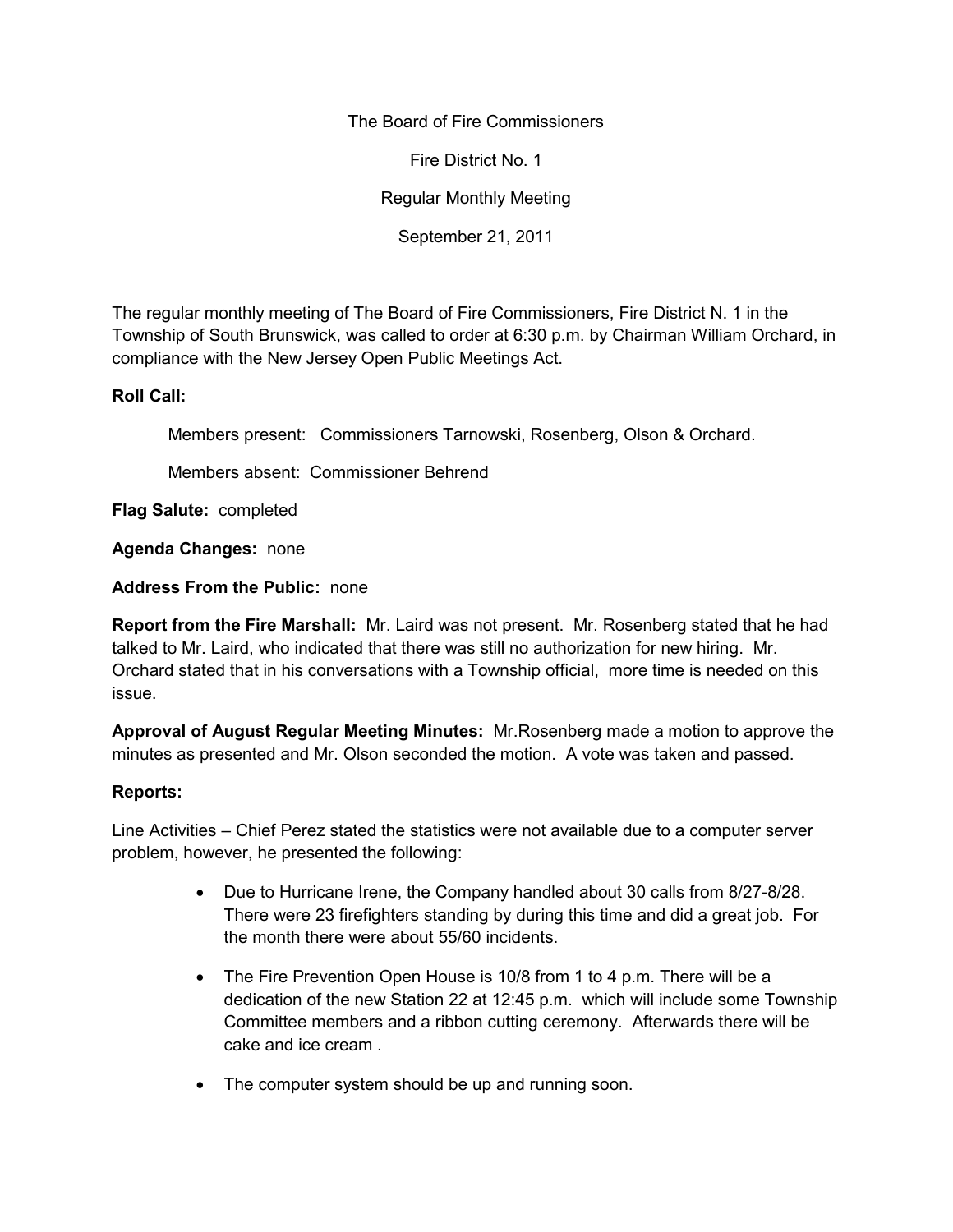- Truck 221 had a brake repair job done and Truck 222 has new steps to be installed, once it arrives.
- POSHA will inspect the new building in a few weeks. Bulletin boards need to be hung along with some other minor requirements.
- The generator for Station will need to be replaced in the not too distant future at a cost of about \$75K-\$100K. A temporary fix had been made for the near term but this is an issue for capital improvements.
- Mike Kolder of the Company was hired by the Virginia Beach Fire Department and the Company wished him well. It is a good sign that paid companies are hiring volunteer members.
- Box plans have been reduced from 4 to 2. This will be reviewed at this evening's Chiefs' meeting.
- Curt Ewings was reinstated to the Fire Company; the issue was about dues.

President – not present.

Treasurer's Report/Voucher List – Mr. Rosenberg presented the report and stated the following:.

- The Board now owns Truck 221; the title has been received.
- The repairs to the generator were \$3,800.

Mr. Olson made a motion to approve the Voucher List as presented and Mr. Tarnowski seconded it; a vote was taken and passed.

Secretary's Report – no report.

Fire Coordinator – to be discussed in Executive Session.

Chairman – Mr. Orchard reported that there were some violations for Station 23:

- Exit signs are good but the back lights are out; these will be replaced.
- Truss sign needs to be relocated.
- Sprinkler Company is not responding in a positive manner. Another company is being considered to address the violations.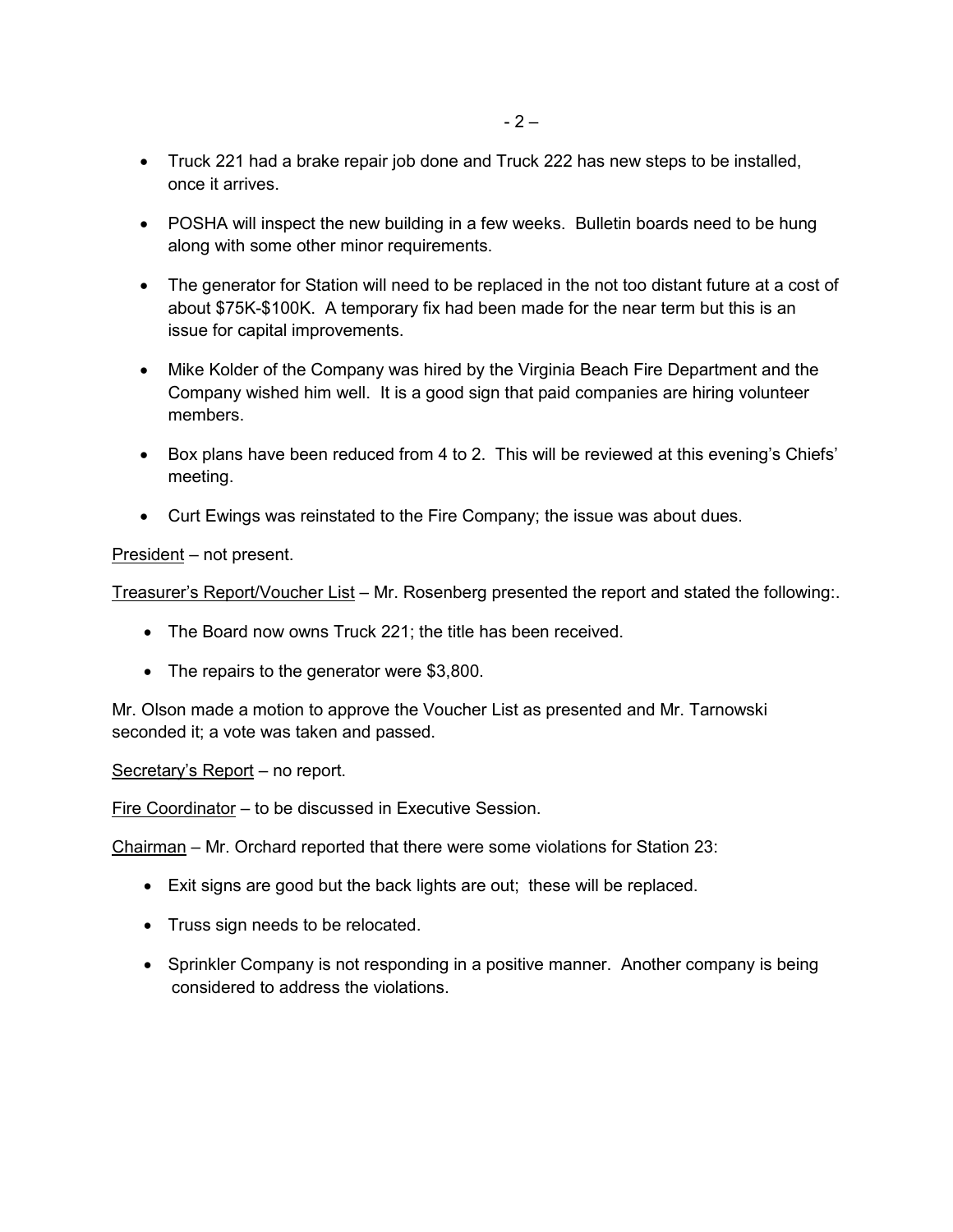$-3-$ 

# **Standing Committee Reports:**

*Fire Company Liaison -* Mr. Behrend was present for a report.

*Rescue Squad Liaison –* Mr. Tarnowski had nothing to report.

*Public Relations -* Mr. Orchard stated that the Newsletter that Mr. Behrend put together was outstanding. The Chief stated that copies should be posted in the firehouses.

*State Association -* Mr. Rosenberg reported that he attended the meeting last week in Wildwood; topics discussed:

- Bill Donohue is now the President and Roger Potts the VP.
- A decision on the lobbyist will be made at the December meeting.
- Work is being done on getting the EMS Law into effect.
- The DCA provided a Budgeting Schedule Calendar. Mr. Rosenberg and those Commissioners who are available will meet next Tuesday, the  $27<sup>th</sup>$  with the Auditor to discuss where the budget is, where to go with the tax levy, the cap bank, and other budgetary concerns. Mr. Rosenberg noted that closer to November  $1<sup>st</sup>$  timeline for the budget to be submitted, the better.
- The fire safety issue is still open.
- The Fire Institute has presented a resolution that all new construction have fire sprinklers; they are looking for support from the Fire Companies and Districts.

*Joint Board -* Mr. Rosenberg stated that a consensus had been reached to disband the Joint Board. He will notify the new Township Administrator of this in the next few weeks.

*Insurance* - Mr. Orchard stated that the Workman's Compensation bill will be paid this month. Nothing has been received from Bollinger at this time.

#### **Unfinished Business:**

Rescue Truck – Chief Perez stated that the delivery date is the end of October/early November; tools have been coming in except for the rescue tools which have been delayed.

# **New Business:** none

**Executive Session:** The Board went into Executive Session at 7:05 p.m. to discuss personnel issues. They came out at 7:40 p.m.

#### **Address From the Public:** none